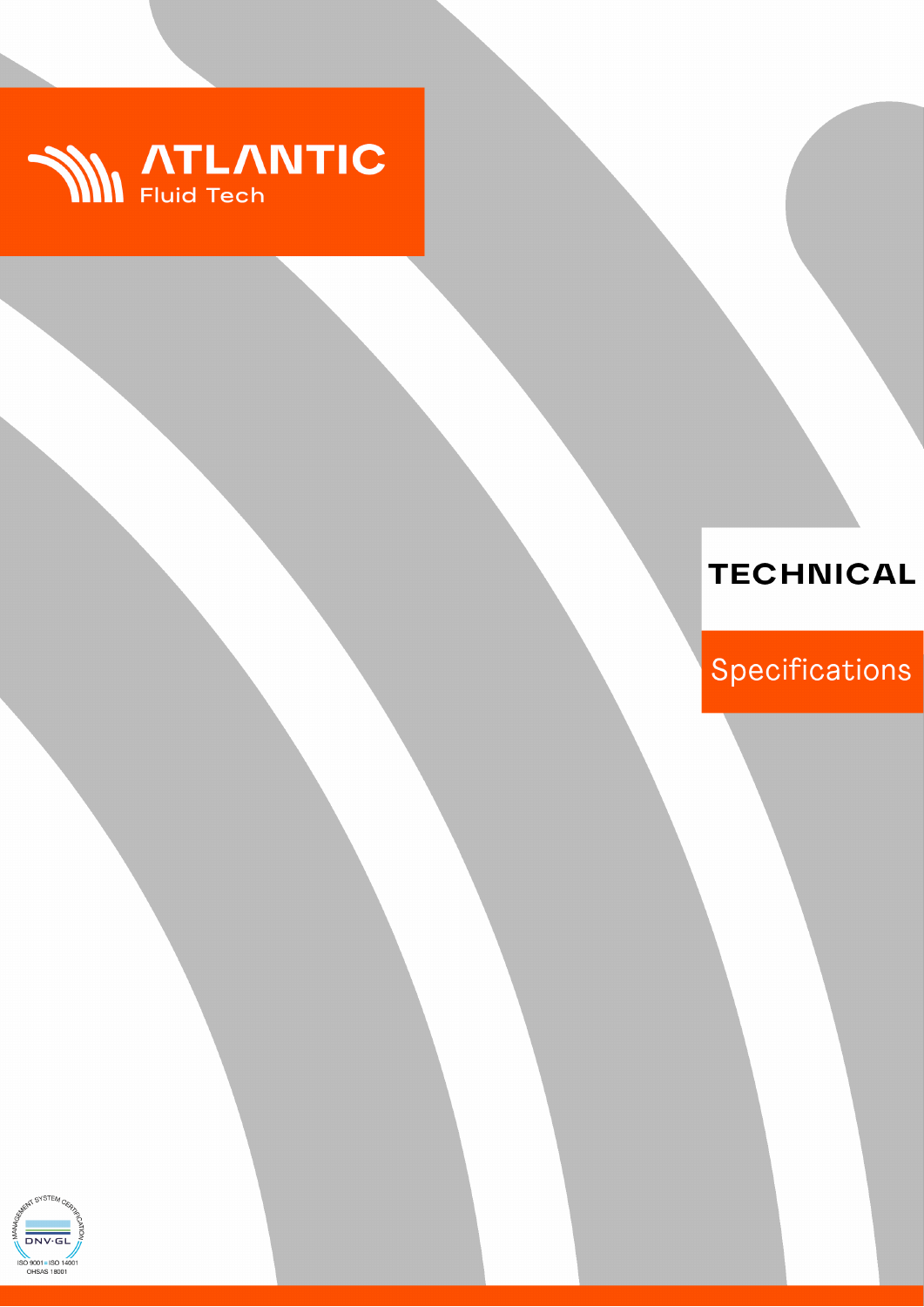

# **TECHNICAL SPECIFICATIONS**

Modena, 05/04/2018

#### **MATERIALS**

CARTRIDGES AND INTERNAL COMPONENTS: Cartridge bodies are manufactured from high grade cold drawn steel bar, all of the external parts are zinc plated for longer durability in challenging environments. The valve's internal working parts are hardened and ground (or lapped) for maximum performance and durability.

MANIFOLDS: Cartridges, parts in body valve manifolds and integrated circuit blocks are manufactured from high strength aluminum bars and high quality steel. As a standard, steel manifolds are always zinc plated (Crome 3 treatment) whilst aluminum bodies can be anodized upon request. For complete specifications and compatibilities, please consult our Engineering department.

For pressures above 210 bar we recommend using steel bodies. In most cases the aluminum bodies are strong enough, but if transient peak pressures are frequently encountered, there is the possibility of fatigue cracks.

COILS: the external encapsulating material of our coils is made of class H thermoplastic compound as well as internal copper wire.

#### **PORTS**

The standard port dimension on our valves, when not flanged, is BSPP size, ranging normally between G1/4" and G1-14". SAE 'O' Ring and NPT ports are available on request, as well as special flange dimensions.

#### **SEALS, BACK-UP RINGS AND SLIDE RINGS**

We use Acryl-Nitrile Butadiene NBR (BUNA-N) seals as standard for temperatures between -30°C and +100°C. Viton seals or other compounds are available on request.

Back-up rings and slide rings are made of reinforced poly-tetrafluoroethylene (PTFE).

#### **STORAGE OF NEW VALVES**

The valves must be stored in their original plastic envelopes or cartoon boxes. In a dry, dust-free atmosphere, free of corrosive agents, with a low moisture content and no large variations in temperature. They should not be exposed to direct sun light or sources of heat or ozone (as this could cause the fast wearing of valve seals). Storage temperature must be between -20°C and +50°C.

# **HANDLING AND INSTALLATION OF VALVES**

We recommend the installation and the use of our valves be carried out by expert and qualified people with perfect knowledge of the product. AFT will not be responsible for improper use of its products. For any clarification please contact AFT sales network.

The valve handling must be done in accordance with the weight of the box and of the valve itself, for more information please refer to your Country rules. Valves over a specific weight are equipped with threads where a hook can be installed; in this way the valve can be attached and lifted using mechanical devices.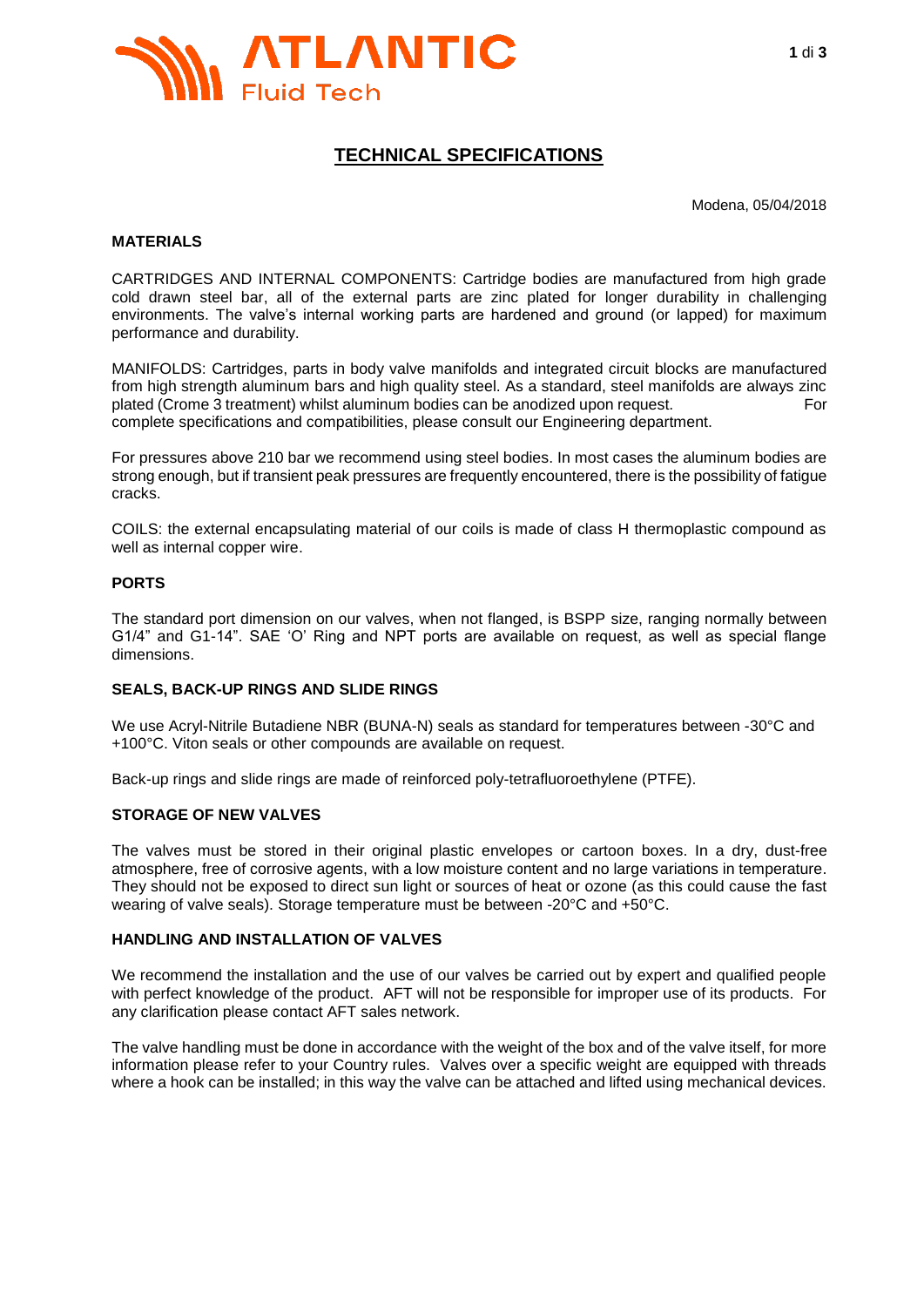

## **FLUIDS AND WORKING TEMPERATURE RANGE**

The recommended fluid is mineral oil based fluid, such as HL type (DIN 51524 part 1) or HLP type (DIN 51524 part 2) with an operating viscosity between 10 and 380 cSt. High viscosity and low temperatures may lead to a slower valve response than in warm oil conditions.

For water based fluids, such as 95/5 and 60/40 emulsions, please consult AFT sales network.

Fluid working temperatures should be maintained between -30°C and +100°C. For other working conditions, please consult AFT sales network.

#### **FUNCTIONAL TEST**

All the valves we sell are subjected to functional tests. The tests are carried out using ISO VG 46 hydraulic oil (viscosity of 46cSt at 40°C) and with oil temperature between 30 and 40 °C.

#### **FILTRATION**

Our valves are precision-machined mechanical components: the majority of valves failures (during normal working conditions) occurs due to hydraulic circuit contamination. We recommend the following filtration levels:

| <b>SYSTEM WORKING PRESSURE:</b> | NOM. FILTRATION | <b>CONTAMINATION CLASS:</b> |                        |
|---------------------------------|-----------------|-----------------------------|------------------------|
| $>$ 250 BAR:                    | $10 \mu m$      | <b>ISO 4406: 17/14</b>      | <b>NAS 1638: 8</b>     |
| <b>BETWEEN 100-250 BAR:</b>     | $15 \mu m$      | <b>ISO 4406: 18/14</b>      | <b>NAS 1638: 9</b>     |
| $<$ 100 BAR:                    | $25 \mu m$      | <b>ISO 4406: 19/15</b>      | <b>NAS 1638: 10-11</b> |

### **INTERNAL LEAKAGE**

Many of our valves have a leak proof seat design: this means that the maximum allowed oil leakage value is 1 cc/min (about 15-20 drops/min) measured with 46cSt oil at 40°C at the maximum permitted pressure. However, normal leakage is found to be less than 10 drops/min and tends to decrease or disappear after few seconds of rest. These are within the acceptable limits, note however that each type of valve has different performances depending on its design: please refer to our Engineering dept. for information about each valve type.

#### **VALVE SETTING AND TAMPERPROOF DEVICES**

SETTING: Our valves are supplied Factory set as stated on the corresponding catalogue page. The adjustment range and maximum setting figures shown on the catalogue are the safe limits according to each valve specific design: in the majority of cases higher or lower values can be attained. Any setting changes should be approved in writing prior by our Engineering dept. Any setting change must be carried out using an appropriate gauge or pressure/flow measuring equipment.

TAMPERPROOF: The majority of our cartridges and parts in body valves have the possibility to be equipped with a plastic tamperproof cap to prevent any undesired modification of valve setting: please refer to each catalogue page for the choice of the correct cap. On request, valve can be supplied already Factory set and sealed.

#### **CARTRIDGE VALVE INSTALLATION**

The correct machining of cavities is critical in ensuring the best performance of our cartridges. Cavity tools are available for sale and cavity drawings can be found in the specific section of our catalogue or requested from our Engineering dept.